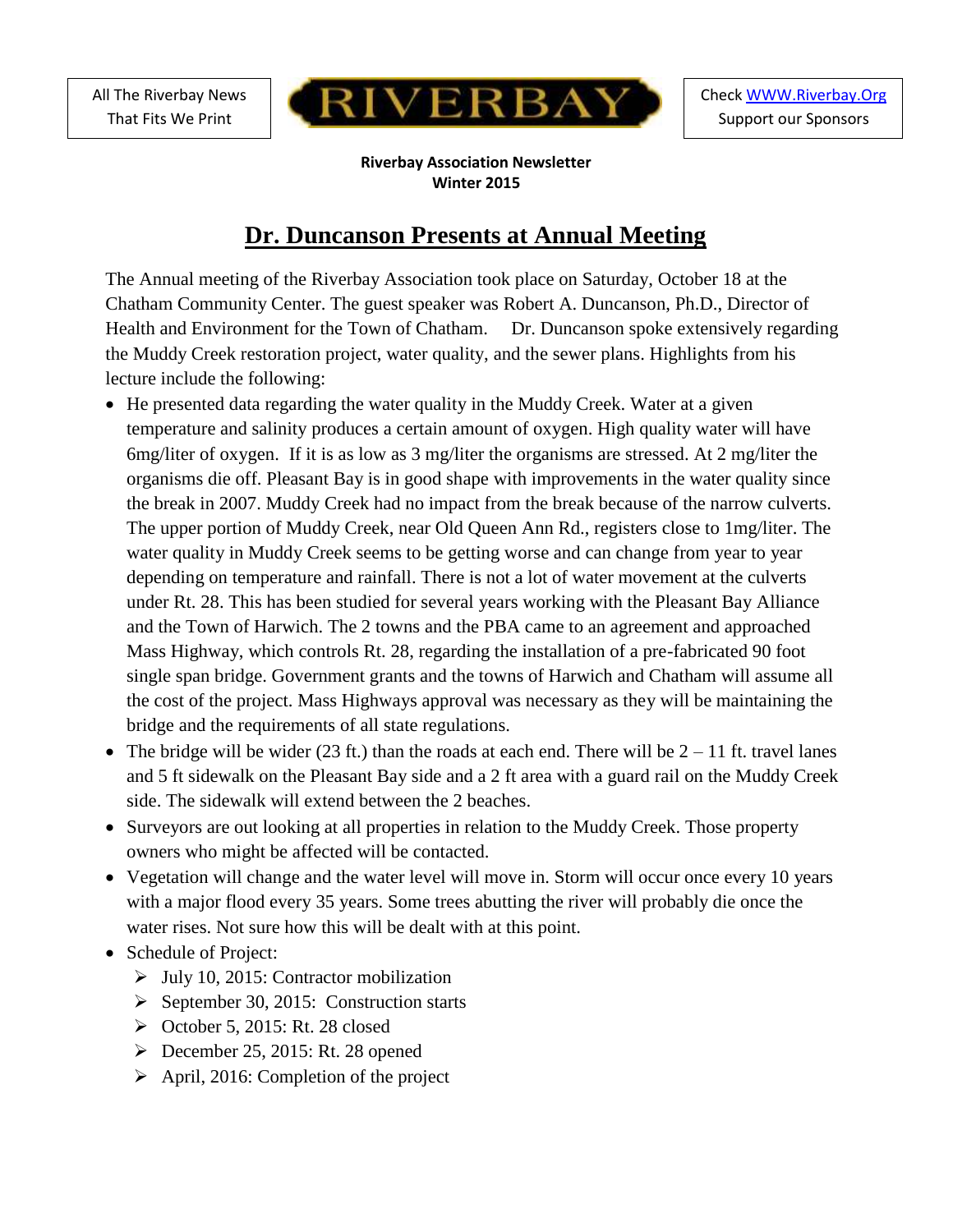• Sewer Project: The water quality in Muddy Creek may impact sewer project. At present, it appears that all of Riverbay will eventually get sewer. If the Muddy Creek project works, the Riverbay sewer schedule may move out in time. There is a proposal that the Harwich sewer communities close to the conversation area will empty into the Chatham Sewer treatment plant.

Discussed with Dr. Duncanson following the presentation:

- Cannot dive off the bridge, water too shallow.
- No motor boats on Muddy Creek.
- No plans to repair the road to Jackknife Beach.
- Mass DOT not contributing to the project. Funding: \$3.3 million dollars from Hurricane Sandy restoration; \$ 1 million from the Fish and Wildlife service: remainder, town of Chatham. Total cost of the project: 5.4 million dollars.





Photo Courtesy Dr. Andrew McClennen

## **Submitted Ann Hesketh, Secretary**

\*\*\*\*\*\*\*\*\*\*\*\*\*\*\*\*\*\*\*\*\*\*\*\*\*\*\*\*\*\*\*\*\*\*\*\*\*\*\*\*\*\*\*\*\*\*\*\*\*\*\*\*

## **First Annual Tree Lighting**



Thirty Six residents gathered at the Park Avenue entranceway December 4, 2014 for Hot Chocolate, Seasonal Carols, and good cheer. The project was initiated by board member Carolyn Otis and brought to fruition by the efforts of Mike Berg, beautification chair, who provided the extension cords and tree lights. Thanks are extended to resident Margaret Herrmann from whom we obtained the electricity. All present felt this should be an annual event.

## **Changes on Riverbay Board**

Three outgoing members of the Riverbay Association Board were given tokens of appreciation at the annual Meeting. Audrey Gray stepped down after six years of hard work as Treasurer. Her excellent service and pleasant demeanor will be missed. Dr. Andrew McClennen and Ann Reydel also departed after six years of service to the group. Both have made significant contributions during their tenure.

After the election, joining the board was Barbara Geagan who is filling Audrey's shoes as treasurer. Dale Eckerman, who organized the Riverbay contingent that represented us excellently in the July 4 parade, will join and help with the web site maintenance and expansion. Finally, Terry Sullivan joins and will help with any structural organization of the group. He was instrumental in helping the organization obtain insurance coverage at a reasonable cost for the organization's activities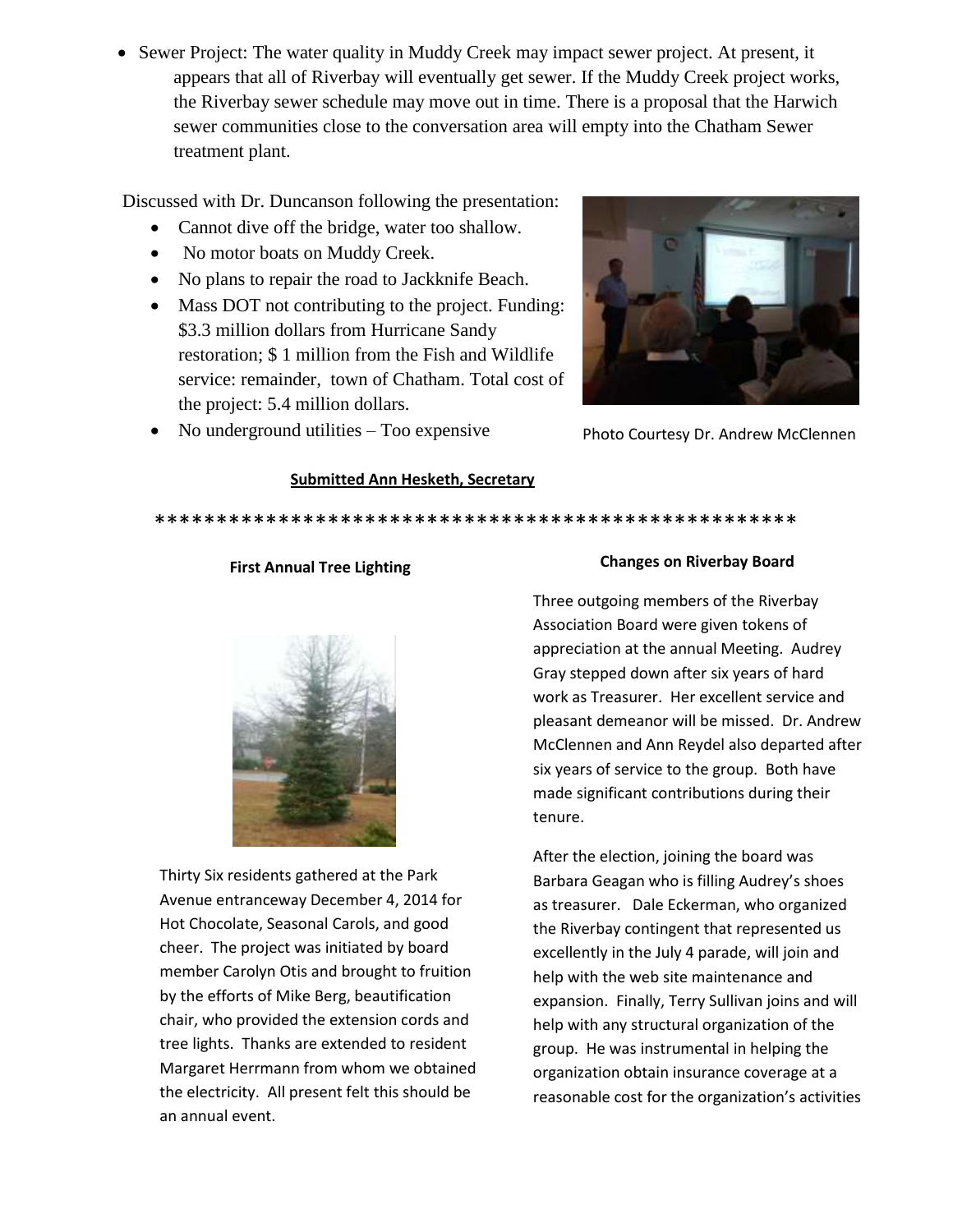

**Beautification Committee at work!**



**Bob, Marie, Dale and Paula on way to beach!**

**RIVERBAY** 



**Yard Sale – Roy and Ann manned the gates!**



Riverbay is more than a place, it's a neighborhood

**Riverbay was well represented in July 4 Parade!**



**Saturday Social at Hook Fisherman's Association**



**Social at Chatham Marconi Maritime Center**